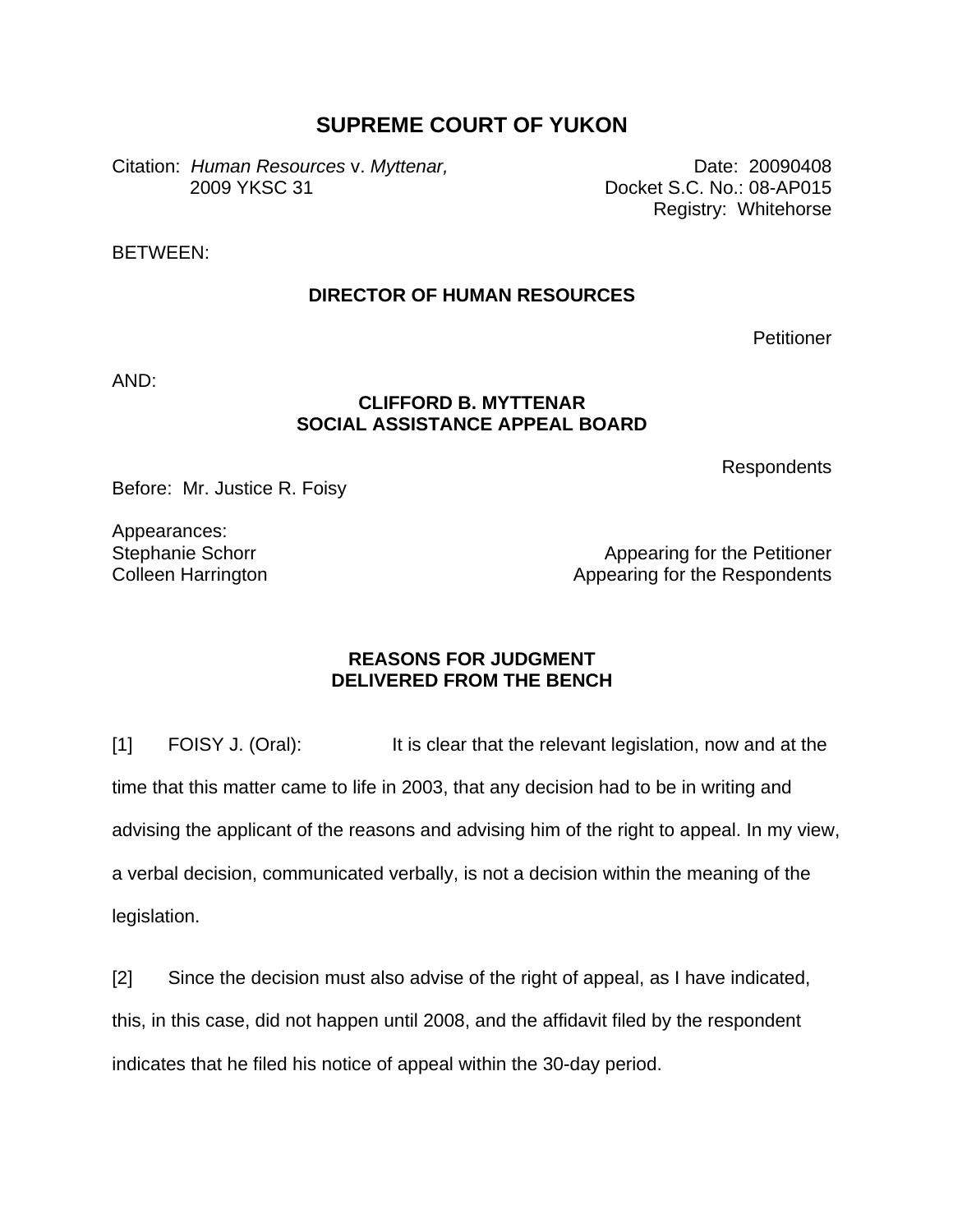[3] Counsel for the Director took the position that the limitation period cannot be extended artificially, or not for any time past the 30-day period. But the limitation period, in my view, does not start to run until the statute has been complied with; in other words, there has been a written decision given accompanied by the notice of the right to appeal. The time starts to run from then, and in this case it is clear that the respondent was well within the time limits.

[4] So in fact, the Board had jurisdiction. It is not something fanciful that it gave to itself. It had jurisdiction because the appeal was filed within the proper time, as I understand it.

[5] I now deal with Ms. Schorr's second point, that the test of reasonableness applies here. When one looks at the decision, which is committed to writing in some extent in that there is an attempt to recall what went on by Mr. Simpson in his letter dated August the 20th, that letter is far from certain and precise in that it is unclear which is important - it is unclear how the decision was arrived at; in other words, his reasons for arriving at this decision. This type of decision, if it is a decision, does not attract the deference sought by the Director. There is nothing in writing, as required, and no notice of the right of appeal.

[6] Accordingly and very briefly, I think the Board was correct; firstly, in dealing with the matter; and, secondly, in dealing with it the way it did. That being the case, I have come to the conclusion that the Director's petition should be dismissed.

[7] I thank you both. It is an interesting scenario. Is there anything to say about costs?